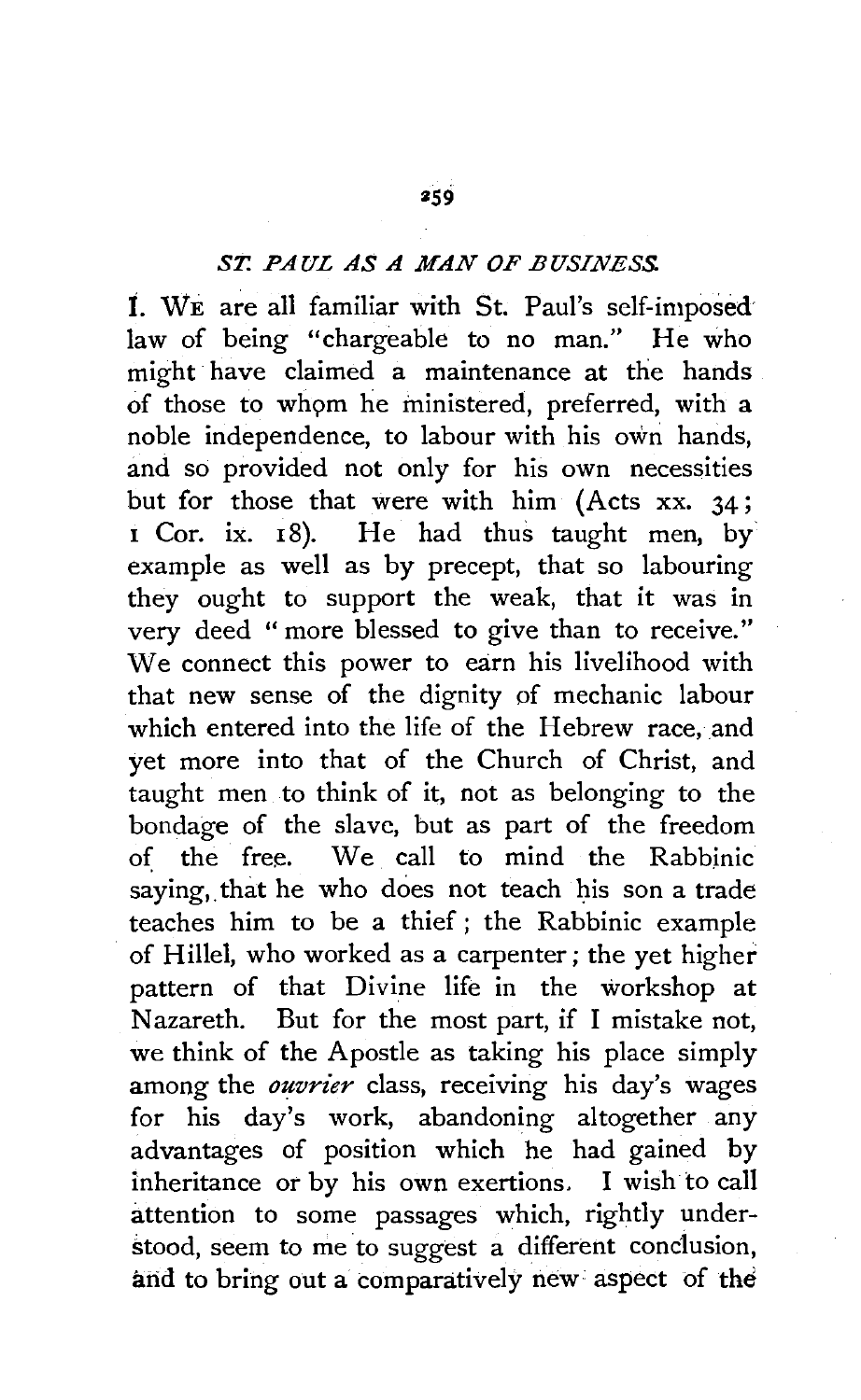Apostle's life and character. The leading text on the subject is, of course, that which records of him that "he came unto Aquila and Priscilla, and, because he was of the same craft, he abode with them and wrought ; for by their occupation they were tentmakers" (Acts xviii. 3). It is from this perhaps that our common notion has been mainly derived. But the tone of the passage surely implies that he did not work under them as a labourer, but with them as a partner. To make and fashion, for tents and other like uses, the rough sailcloth of goats' hair, which was the staple manufacture of Cilicia, and perpetuated the memory of its origin in the Latin *C£licium* (sack-cloth), was naturally the occupation of St. Paul, and Aquila came from a country which presented like conditions with Cilicia, and was therefore probably conspicuous for the same industry. But Aquila and Priscilla appear as holding a position and possessing a culture above that of the class of craftsmen. Apollos, the eloquent Jew of Alexandria, submits himself to their teaching (Acts xviii. 20). All the Churches of the Gentiles owed them thanks (Rom. xvi. 4). They had a Church in their house at Rome, *z: e.,* either they were wealthy enough to have a house which served as the meeting-place for the Christians in their neighbourhood, or those whom they employed were numerous enough to form a congregation. With such as these St. Paul worked on a footing of equality, contributing, we may well believe, in some small measure at least, capital as well as labour. In other towns, where no such special opportunities presented themselves as at Corinth,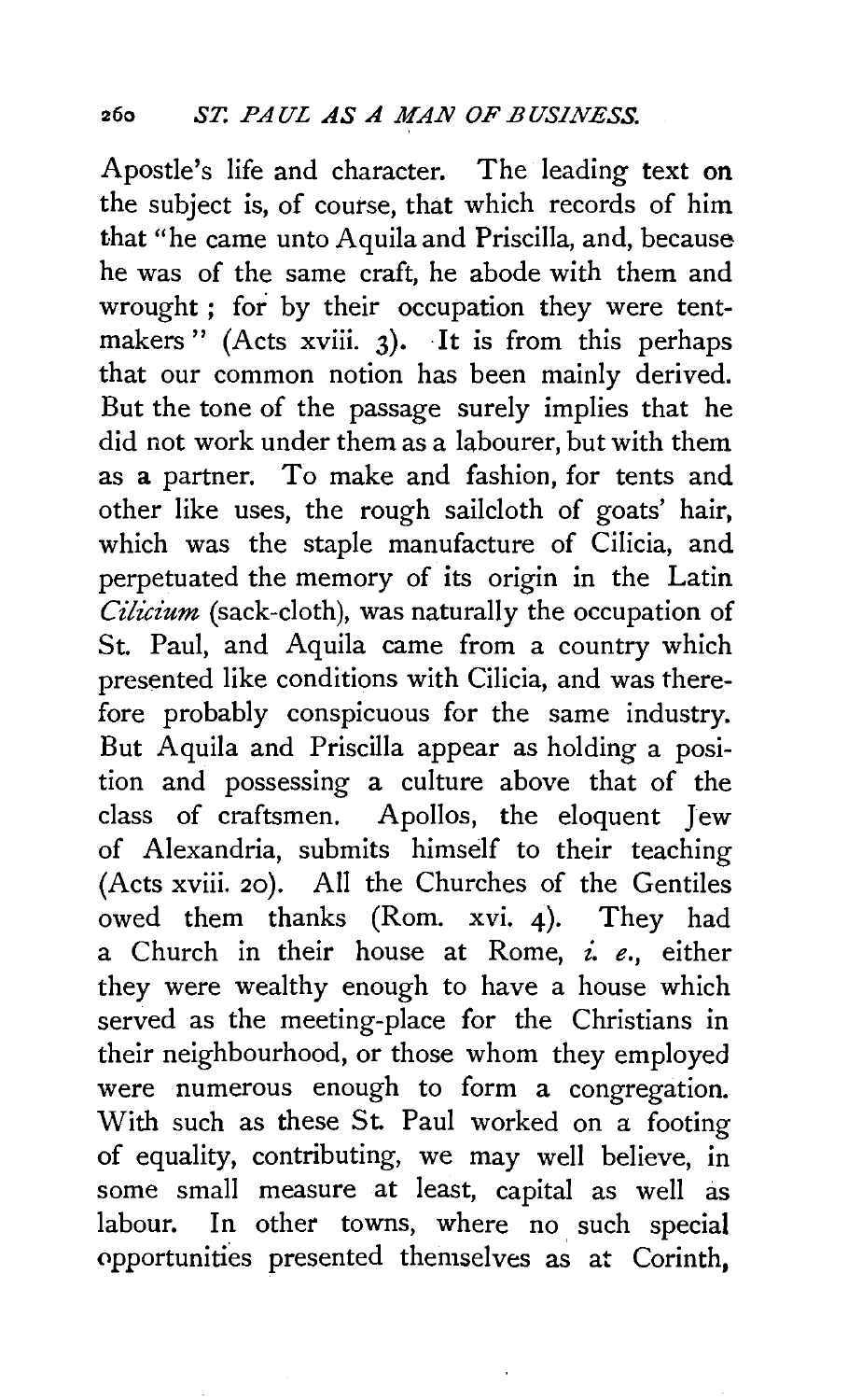we may think of him as practising the same occupation by himself, taking a shop, as at Rome he for two years occupied a hired house with his companions, working with his own hands and exposing his wares for sale there or in the public marketplace. This seems a far more probable picture of his life than that he should voluntarily have taken his place among the workmen, slaves or others, of a Heathen master or of any unbelieving Jew. His habit of fixing his quarters for many months in the same city, as at Thessalonica, Corinth, Ephesus, made this, of course, a perfectly feasible arrangement. But where it was possible, companionship with others who were like-minded with himself had, of course, many advantages, and we see in the case of Aquila and Priscilla that the Apostle gladly profited by jt. I venture to think that we find traces of yet another partnership of like kind in the Epistle to Philemon.

11. Into the main argument of that Epistle I need not enter. The mention of Epaphras, Marcus, Demas, Lucas, Archippus, in it and in the Epistle to the Colossians, points to that 'as the Church to which Philemon and Onesimus, "one of you," belonged (Col. iv.  $9-17$ ; Philemon  $23-25$ ); and yet it is at least doubtful whether Colosse had ever seen the countenance of the Apostle in the flesh (Col. ii. 1). How, then, had St. Paul and Philemon met ? In what way had ·their intimacy become so close and dear that the heart of. the Apostle at once overflows with tenderness and seeks relief from that emotion in genial playfulness and *jeux de mots?* What led Onesimus, finding himself as a runaway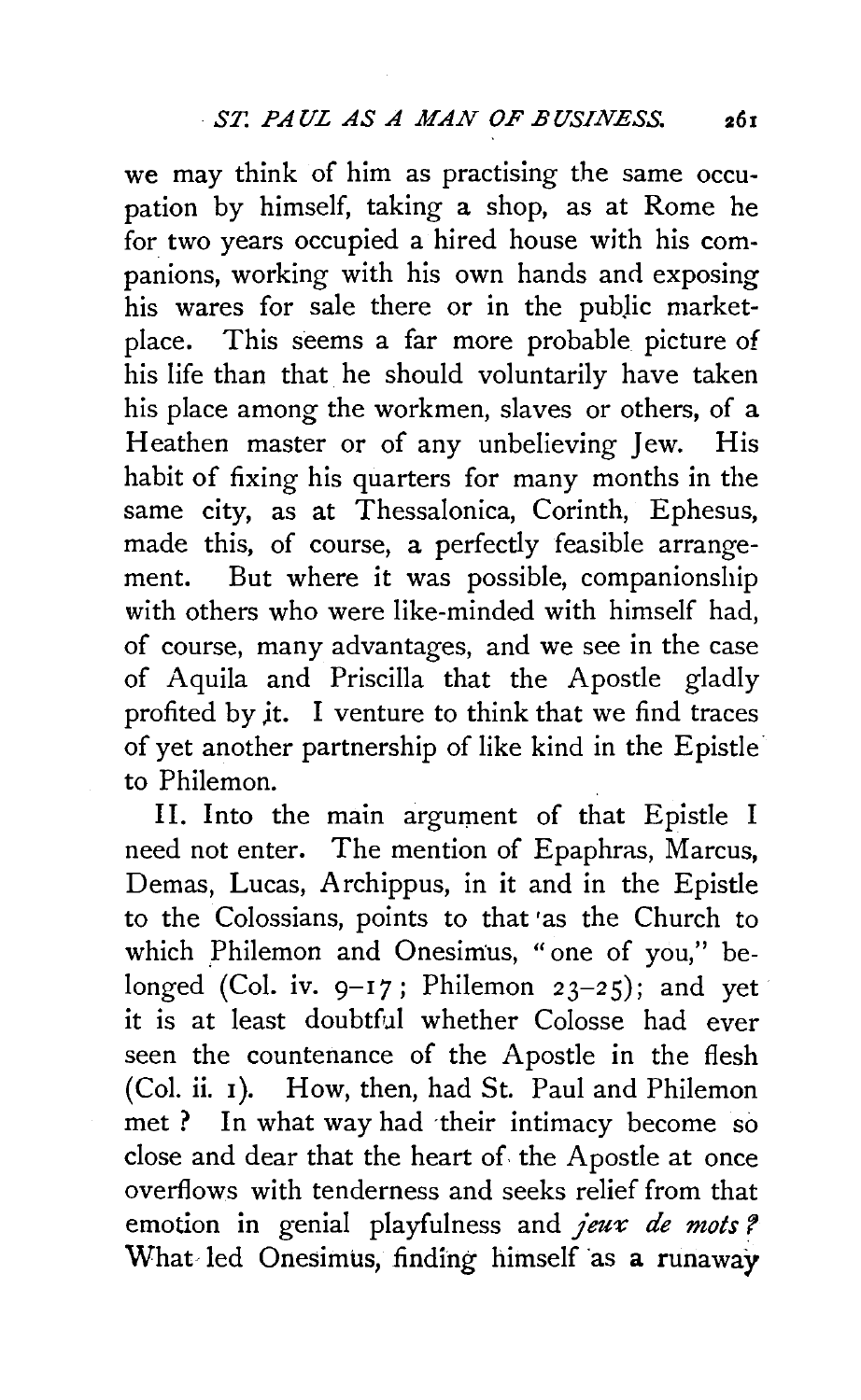slave in the great labyrinth of· Rome, to make his way to the hired house near the Prætorian barracks in which the Apostle dwelt ?

I find an answer to these questions in words the ·full significance of which seems hitherto, so far as I . am aware, not to have been recognized : " If *thou count me therefore a partner, receive him as myself. If he hath wronged thee, or oweth thee ought, put that on my account. I Paul write it (έγραψα*, as the epistolary aorist, past for present) *with mine own hand,- I will repay zt"* (Philemon 18, 19).

Commonly the word "partner" has been referred by commentators to the share which the Apostle and Philemon alike had in the inheritance of the Divine kingdom, and their communion in all the graces and blessings that flowed out of it. St. Paul makes his appeal to his disciple, on this view, on the grounds of Christian brotherhood. " If you recognize me as a brother, recognize the slave whom I have made my son as a brother also." I venture to think that a more definite sense coheres far better with the context, and throws light upon all the circumstances of the history. As the sons of Zebedee were " partners" on the Sea of Galilee with the sons of Jona, so (the self-same word being used here as in Luke v. 10) may Paul and Philemon have been in some period of St. Paul's work in Asia, at Ephesus or else where. Assume that the relation between the two was that of partnership-that Philemon or Archippus took the place in the tent-making firm which had been occupied by Aquila and Priscilla, and all explains itself. Thus their house, with its congrega-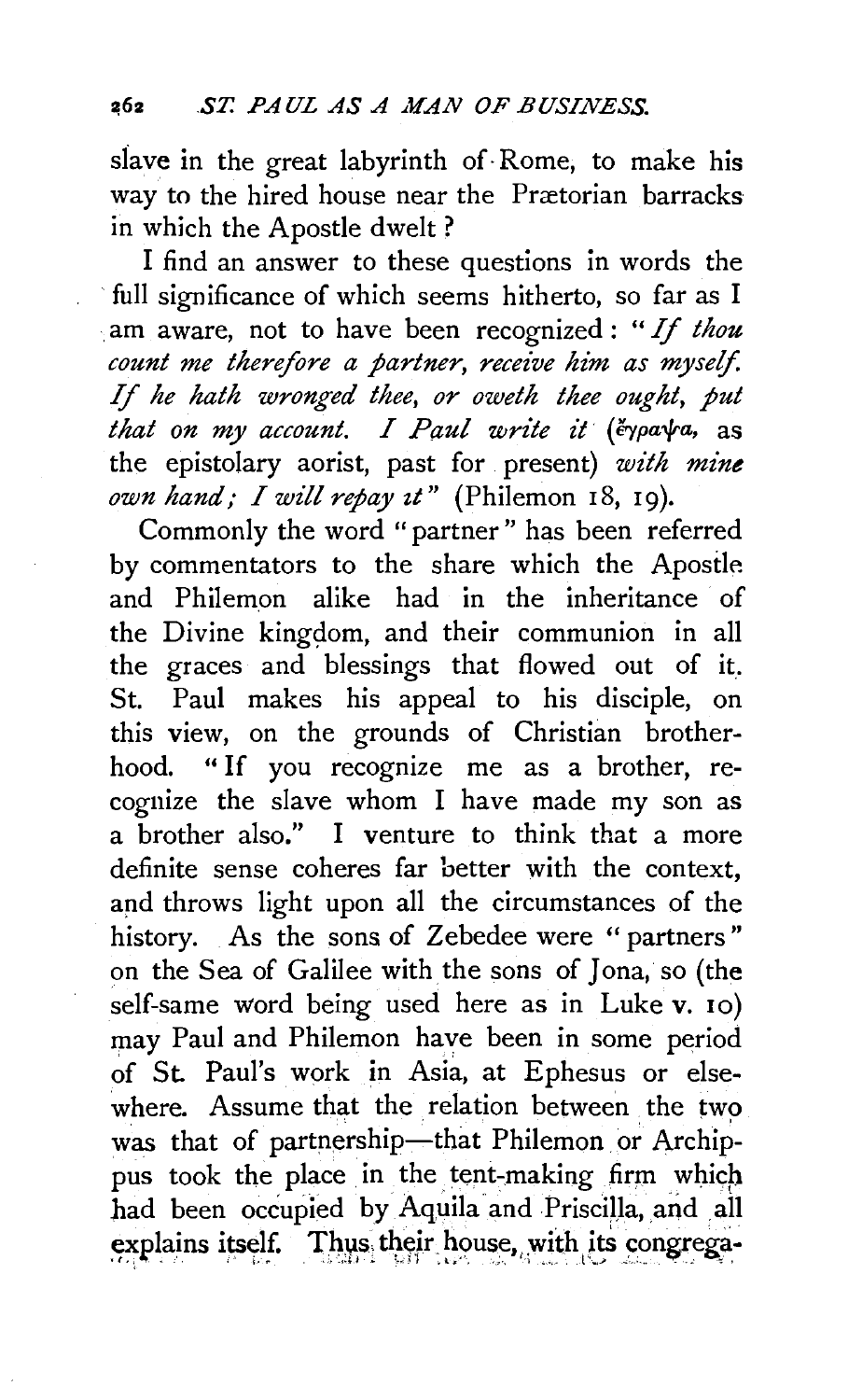tion of male and female artisans, would ·be as a Church in itself. Thus St. Paul would know haw the wealth gained by labour had refreshed the "bowels of the saints," and to what extent the labour of the idle and dishonest slave had before been unprofitable. Thus, too, we can understand how it was that when the runaway found himself at Rome, he made his way to the hired house where the Apostle dwelt, as trusting in his kindness and forbearance, that trust resting on his memory of past experience. It is, however, on the words which immediately follow that this hypothesis throws most light. What more natural in such a case, with partnership accounts yet unbalanced, with the knowledge that his partner had suffered either through actual theft or through loss of his slave's labour, than that the Apostle should, in clear straightforward business terms, say to his friend : "If you look on me as your partner, receive him whom I send as my representative on the same footing. *Debi't my account with tlte amount* of *the loss, if any, you have sustained through his default."*  If, as was in the nature of the case probable, we think of him as dictating the letter to Onesimus, who was to deliver it, we can picture to ourselves the impression which this generous offer would make on the amanuensis : how there would be a moment's . pause, how the Apostle would seize the reed pen, which had been before in the hand of the scribe. and, in the large ungainly characters by which his signature was identified, add his autograph promise, and so turn the letter into a bond : " I PAUL WRITE IT WITH MINE OWN HAND; I WILL REPAY." No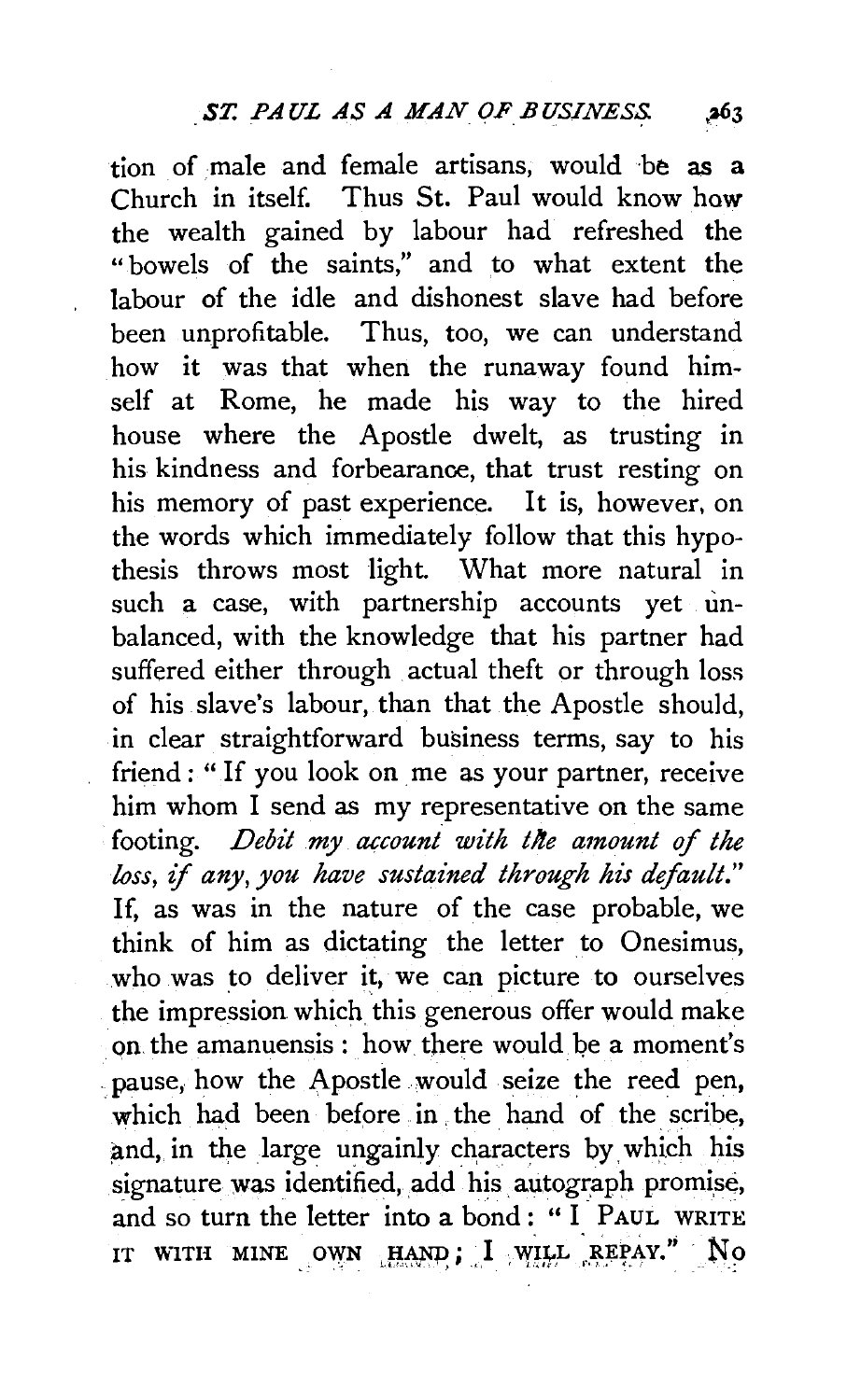sooner is this done than, with delicate tact and warm emotion, he reminds Philemon of the greater debt which might well alter the character of the balance-sheet. Philemon owed his own self, his true life, to the Apostle. His friend asks in return (still playing on the name  $1$  of the slave, who is now a brother) that he may have, not "joy," as in the A. V., but '' profit," or " interest," on that greater debt.

III. A yet more conspicuous instance of practical sagacity in administration is seen in St. Paul's management of the fund raised in all the Churches that he founded, for the impoverished disciples of Jerusalem. Here the Acts and the Epistles coincide with and supplement each other. As far as the Acts are concerned, we are at a loss to understand the special reason that led so large a company as that mentioned in  $xx. 4$  to join him in his last journey to Jerusalem, and it is only incidentally, from a sentence in his speech before Felix (Acts xxiv.  $17$ ), that we learn that he came " after many years " of absence with "alms for his nation and offerings." From the Epistles to the Corinthians, however, we are able to ascertain the plan and purpose of that journey, and to estimate the admirable organization of that work of charity. (I) The rule laid down for each individual disciple was that on the first day of the week each should lay by him in store whatever he had been prospered in out of the earnings of the previous week (I Cor. xvi. 2). I cannot contend, strongly as I approve the principle of what is called

<sup>1</sup> Ναὶ ἄδελφε, έγώ σου όναίμην. The play upon the name Onesimus is,  $\cdot$  indeed, more direct than in the  $\epsilon \nu \gamma \rho \eta \sigma \tau \nu \rho \sigma$  of v. 11.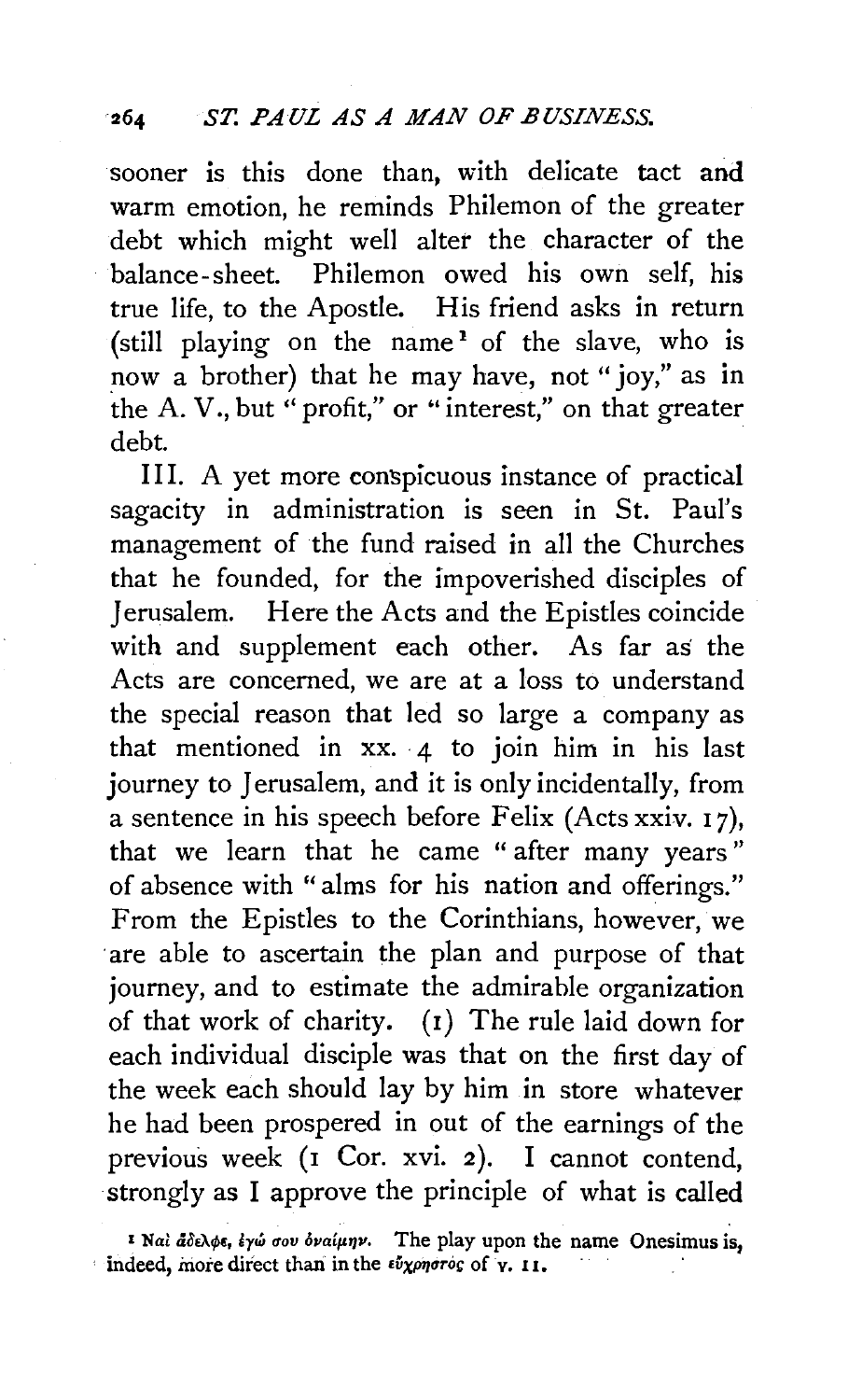a weekly offertory, that the practice derives any direct support from this injunction. The words  $\pi a \rho'$  $\epsilon a v \tau \hat{\varphi}$   $\tau \theta \epsilon \tau \omega$  cannot possibly mean "let him on that day contribute to the alms-box or common fund of the Church," and admit of no other explanation than that, Week by week, the man should put by at home what would then be ready without trouble and delay when the Apostle came. This would avoid the necessity of an urgent hurried " collection," with all its attendant inconveniences. But the position of being treasurer and trustee for so large a fund was obviously one which exposed him who filled it to the suspicion of lower natures, who judged of others by themselves, and brought with it a natural anxiety "that no man should blame us in this abundance which is administered by us" (2 Cor. viii. 20). Thus he sought to provide for honest things, not only " in the sight of the Lord," to whom in his inmost conscience he appealed as the witness of his integrity, but also " in the sight of men," who were looking on with jealousy. For this purpose, in plain, practical, business phrase, he meant to *have his accounts audited.* And so one brother, whose praise was in the Gospel (I do not care now to inquire whether it were St. Luke or another, though I hold to the traditional view, and think that it has been too hastily abandoned by most recent commentators), was chosen of the Churches(obviously the Churches of Macedonia, of which Philippi was the most prominent), to travel with him and the treasure of which he was the bearer. Compare this with the list of names in Acts xx. 4, and it is, I think, an almost irresistible inference that each Church of those who joined in the contribution vol. Let  $\overline{18}$